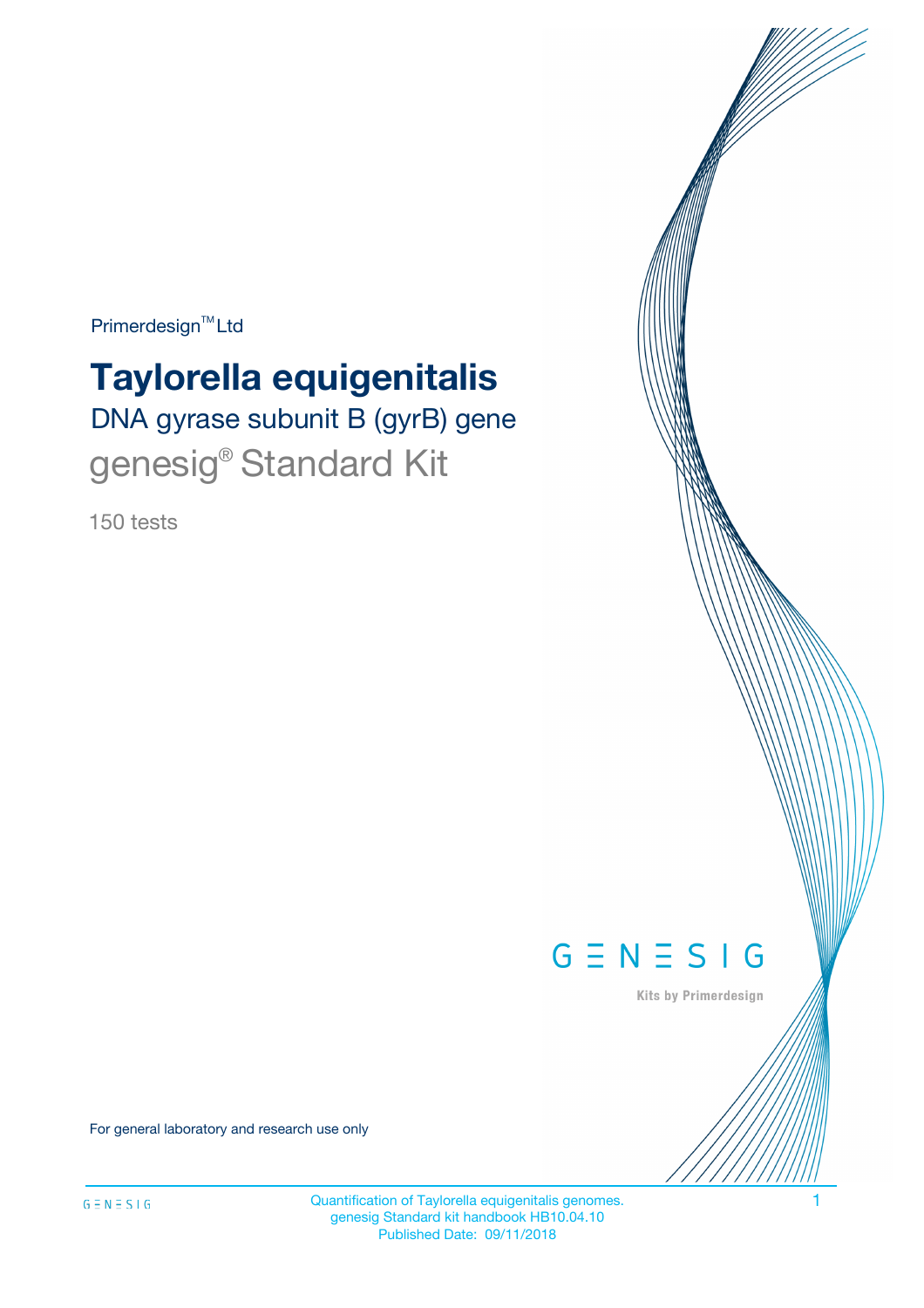## Introduction to Taylorella equigenitalis

Taylorella equigenitalis is a Gram-negative bacterium of the genus Taylorella, and the causative agent of Contagious Equine Metritis (CEM) in horses.

T. equigenitalis was first described in the United Kingdom in 1977, after which it was diagnosed in a number of countries world-wide. Infected stallions are asymptomatic and act as the principal source of infection as they mate with numerous mares and the carrier status may persist for many months or even years.

The approximate size of t.equigenitalis' genome is 1,695,860 bp long (for the MCE9 strain), with an overall G+C content of 37.42%. There are ~1,556 protein-coding genes, with an average length of 1,007 bp. There are 38 tRNA genes for all amino acids and three copies of the 16S-23S-5S rRNA operon, three putative transposase genes, and four putative phagerelated genes.

The disease caused by T. equigenitalis, Contagious Equine Metritis is an inflammatory disease of the reproductive tract of the mare which usually results in temporary infertility. It is a nonsystemic infection, the effects of which are restricted to the reproductive tract of the mare. When present in the mare, clinical signs include endometritis, cervicitis and vaginitis of variable severity and vaginal discharge.

Direct venereal contact during natural mating presents the highest risk for the transmission of T. equigenitalis from a contaminated stallion or an infected mare.

Many primary cases of infection with T. equigenitalis in the mare are subclinical, and a frequent indicator of infection is a mare returning in oestrus prematurely after being bred to a putative carrier stallion.

Carrier mares and stallions act as reservoirs of T. equigenitalis, but stallions, because they mate with numerous mares, play a much more important role in dissemination of the bacterium. The urogenital membranes of stallions become contaminated at coitus, leading to a carrier state that may persist for many months or years. Failure to observe appropriate hygienic measures when breeding mares and stallions may also spread the organism.

Other sites of the horse's body are not known to harbour T. equigenitalis.

Taylorella equigenitalis is not known to infect humans.

Diagnosis of CEM is achieved by PCR or culturing the organism from samples of animals with suspected infection. Real-Time PCR provides the most rapid and reliable method of detecting the causative agent of CEM.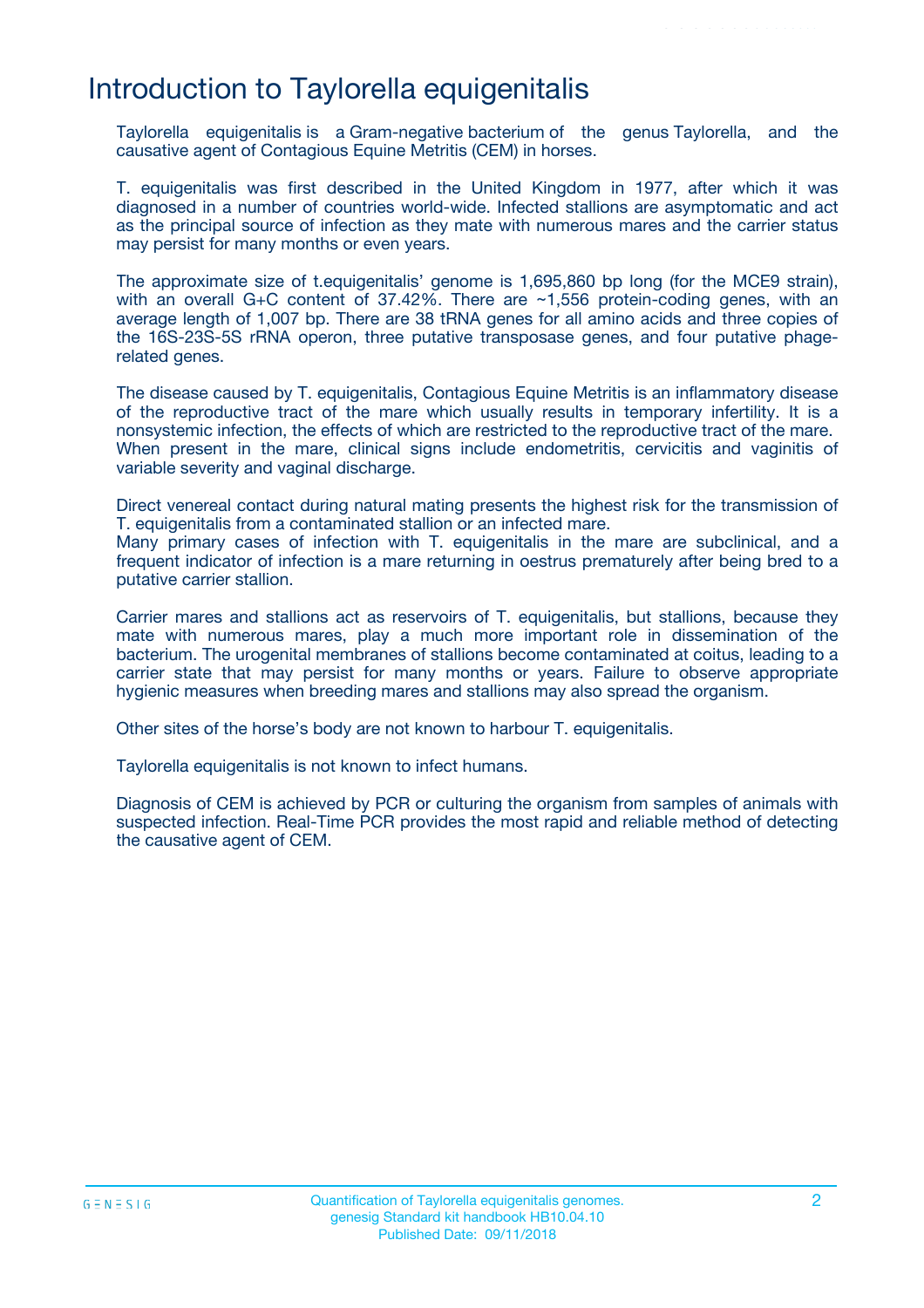The Primerdesign genesig Kit for Taylorella equigenitalis (T.equigenitalis) genomes is designed for the in vitro quantification of T.equigenitalis genomes. The kit is designed to have a broad detection profile. Specifically, the primers represent 100% homology with over 95% of the NCBI database reference sequences available at the time of design.

The dynamics of genetic variation means that new sequence information may become available after the initial design. Primerdesign periodically reviews the detection profiles of our kits and when required releases new versions.

If you require further information, or have a specific question about the detection profile of this kit then please send an e.mail to enquiry@primerdesign.co.uk and our bioinformatics team will answer your question.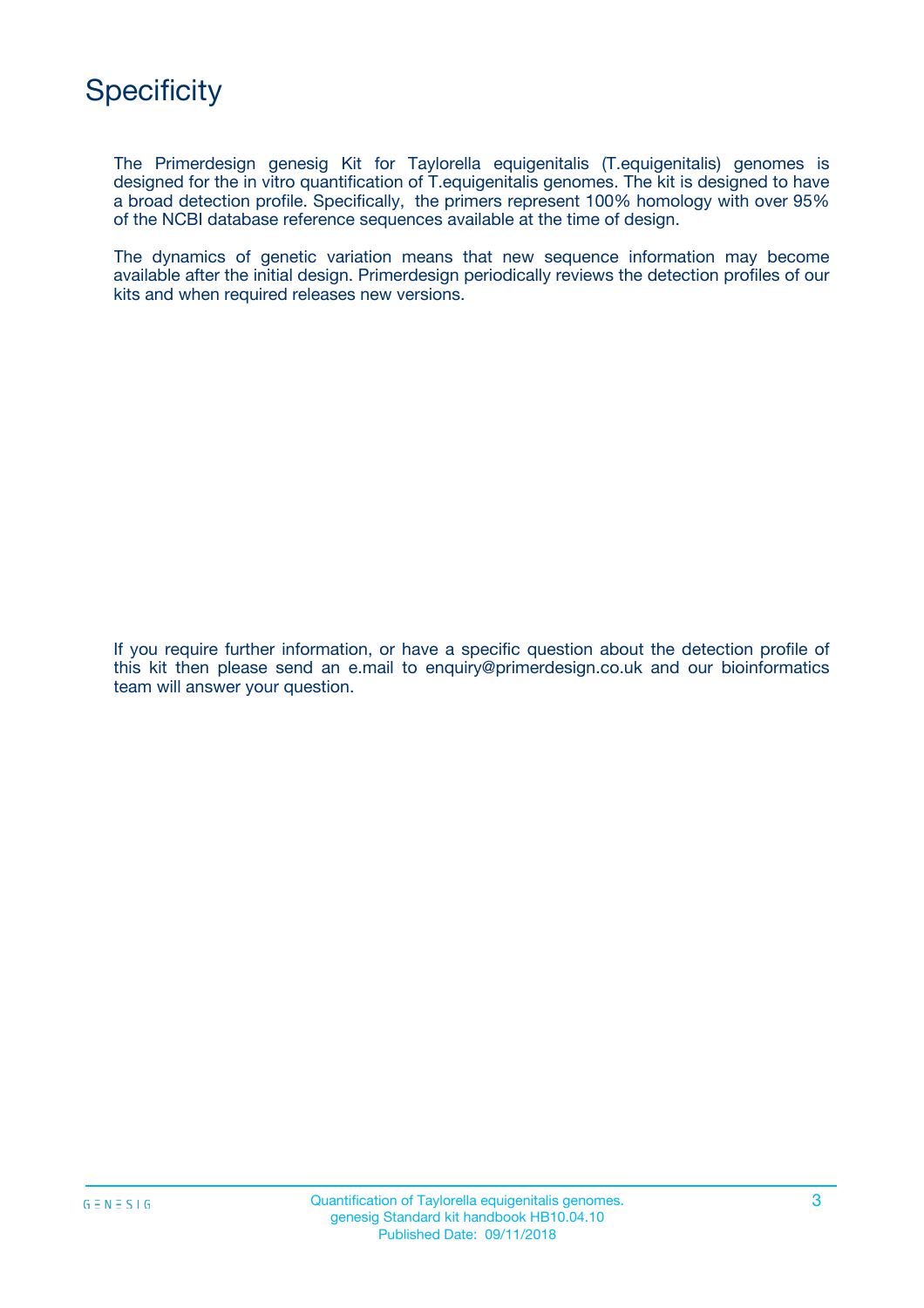## Kit contents

- **T.equigenitalis specific primer/probe mix (150 reactions BROWN)** FAM labelled
- **T.equigenitalis positive control template (for Standard curve RED)**
- **RNase/DNase free water (WHITE)** for resuspension of primer/probe mixes
- **Template preparation buffer (YELLOW)** for resuspension of positive control template and standard curve preparation

## Reagents and equipment to be supplied by the user

#### **Real-time PCR Instrument**

#### **Extraction kit**

This kit is recommended for use with genesig Easy DNA/RNA extraction kit. However, it is designed to work well with all processes that yield high quality RNA and DNA with minimal PCR inhibitors.

#### **oasig**TM **lyophilised or Precision**®**PLUS 2X qPCR Master Mix**

This kit is intended for use with oasig or PrecisionPLUS2X qPCR Master Mix.

**Pipettors and Tips**

**Vortex and centrifuge**

**Thin walled 1.5 ml PCR reaction tubes**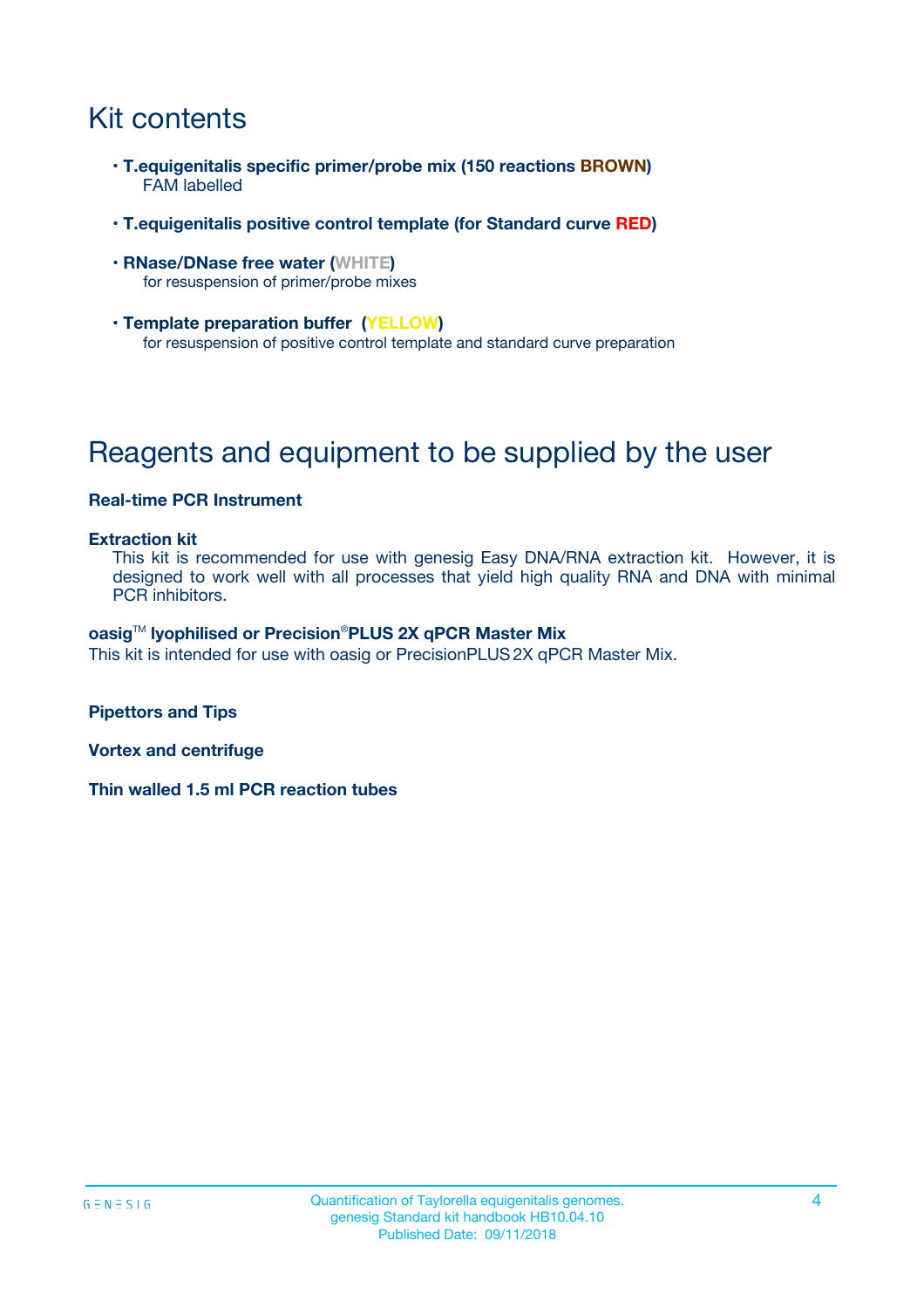### Kit storage and stability

This kit is stable at room temperature but should be stored at -20ºC on arrival. Once the lyophilised components have been resuspended they should not be exposed to temperatures above -20°C for longer than 30 minutes at a time and unnecessary repeated freeze/thawing should be avoided. The kit is stable for six months from the date of resuspension under these circumstances.

If a standard curve dilution series is prepared this can be stored frozen for an extended period. If you see any degradation in this serial dilution a fresh standard curve can be prepared from the positive control.

Primerdesign does not recommend using the kit after the expiry date stated on the pack.

### Suitable sample material

All kinds of sample material suited for PCR amplification can be used. Please ensure the samples are suitable in terms of purity, concentration, and DNA integrity. Always run at least one negative control with the samples. To prepare a negative-control, replace the template DNA sample with RNase/DNase free water.

### Dynamic range of test

Under optimal PCR conditions genesig T.equigenitalis detection kits have very high priming efficiencies of >95% and can detect less than 100 copies of target template.

### Notices and disclaimers

This product is developed, designed and sold for research purposes only. It is not intended for human diagnostic or drug purposes or to be administered to humans unless clearly expressed for that purpose by the Food and Drug Administration in the USA or the appropriate regulatory authorities in the country of use. During the warranty period Primerdesign genesig detection kits allow precise and reproducible data recovery combined with excellent sensitivity. For data obtained by violation to the general GLP guidelines and the manufacturer's recommendations the right to claim under guarantee is expired. PCR is a proprietary technology covered by several US and foreign patents. These patents are owned by Roche Molecular Systems Inc. and have been sub-licensed by PE Corporation in certain fields. Depending on your specific application you may need a license from Roche or PE to practice PCR. Additional information on purchasing licenses to practice the PCR process may be obtained by contacting the Director of Licensing at Roche Molecular Systems, 1145 Atlantic Avenue, Alameda, CA 94501 or Applied Biosystems business group of the Applera Corporation, 850 Lincoln Centre Drive, Foster City, CA 94404. In addition, the 5' nuclease assay and other homogeneous amplification methods used in connection with the PCR process may be covered by U.S. Patents 5,210,015 and 5,487,972, owned by Roche Molecular Systems, Inc, and by U.S. Patent 5,538,848, owned by The Perkin-Elmer Corporation.

### Trademarks

Primerdesign™ is a trademark of Primerdesign Ltd.

genesig $^\circledR$  is a registered trademark of Primerdesign Ltd.

The PCR process is covered by US Patents 4,683,195, and 4,683,202 and foreign equivalents owned by Hoffmann-La Roche AG. BI, ABI PRISM® GeneAmp® and MicroAmp® are registered trademarks of the Applera Genomics (Applied Biosystems Corporation). BIOMEK® is a registered trademark of Beckman Instruments, Inc.; iCycler™ is a registered trademark of Bio-Rad Laboratories, Rotor-Gene is a trademark of Corbett Research. LightCycler™ is a registered trademark of the Idaho Technology Inc. GeneAmp®, TaqMan® and AmpliTaqGold® are registered trademarks of Roche Molecular Systems, Inc., The purchase of the Primerdesign reagents cannot be construed as an authorization or implicit license to practice PCR under any patents held by Hoffmann-LaRoche Inc.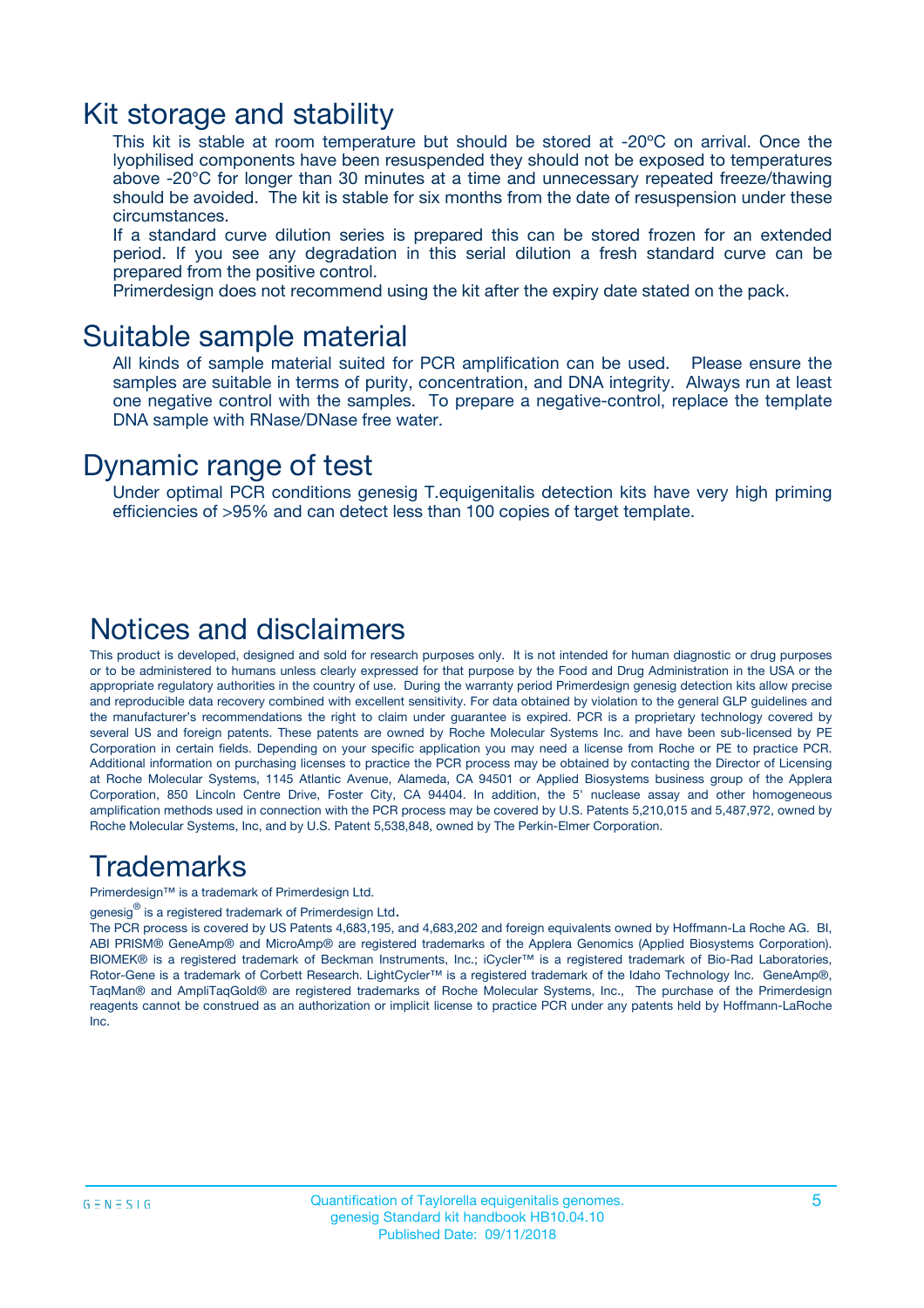## Principles of the test

#### **Real-time PCR**

A T.equigenitalis specific primer and probe mix is provided and this can be detected through the FAM channel.

The primer and probe mix provided exploits the so-called TaqMan® principle. During PCR amplification, forward and reverse primers hybridize to the T.equigenitalis DNA. A fluorogenic probe is included in the same reaction mixture which consists of a DNA probe labeled with a 5`-dye and a 3`-quencher. During PCR amplification, the probe is cleaved and the reporter dye and quencher are separated. The resulting increase in fluorescence can be detected on a range of qPCR platforms.

#### **Positive control**

For copy number determination and as a positive control for the PCR set up, the kit contains a positive control template. This can be used to generate a standard curve of T.equigenitalis copy number / Cq value. Alternatively the positive control can be used at a single dilution where full quantitative analysis of the samples is not required. Each time the kit is used, at least one positive control reaction must be included in the run. A positive result indicates that the primers and probes for detecting the target T.equigenitalis gene worked properly in that particular experimental scenario. If a negative result is obtained the test results are invalid and must be repeated. Care should be taken to ensure that the positive control does not contaminate any other kit component which would lead to false-positive results. This can be achieved by handling this component in a Post PCR environment. Care should also be taken to avoid cross-contamination of other samples when adding the positive control to the run. This can be avoided by sealing all other samples and negative controls before pipetting the positive control into the positive control well.

#### **Negative control**

To validate any positive findings a negative control reaction should be included every time the kit is used. For this reaction the RNase/DNase free water should be used instead of template. A negative result indicates that the reagents have not become contaminated while setting up the run.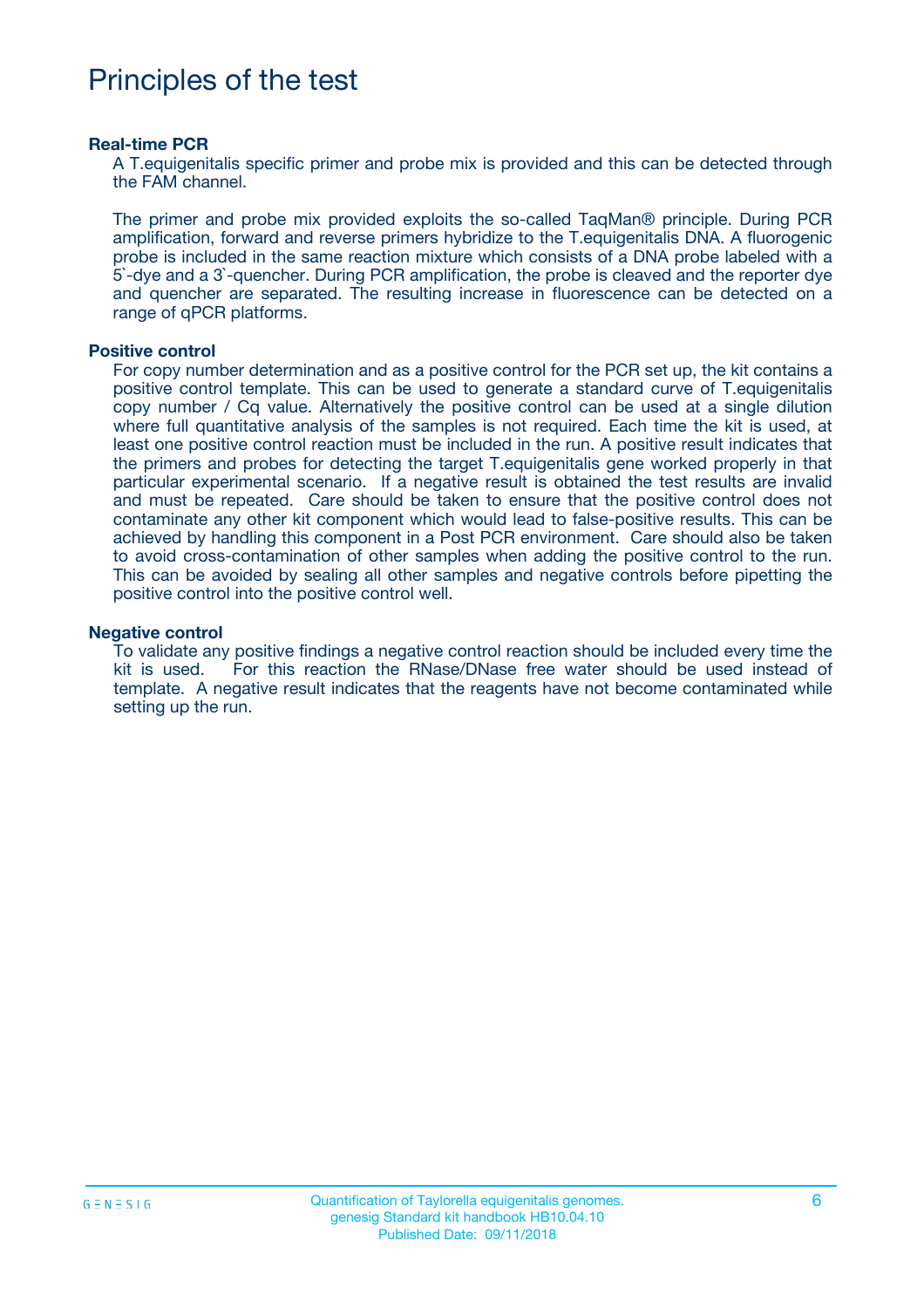## Resuspension protocol

To minimize the risk of contamination with foreign DNA, we recommend that all pipetting be performed in a PCR clean environment. Ideally this would be a designated PCR lab or PCR cabinet. Filter tips are recommended for all pipetting steps.

#### **1. Pulse-spin each tube in a centrifuge before opening.**

This will ensure lyophilised primer and probe mix is in the base of the tube and is not spilt upon opening the tube.

**2. Resuspend the kit components in the RNase/DNase free water supplied, according to the table below.**

To ensure complete resuspension, vortex each tube thoroughly.

| Component - resuspend in water            | Volume |
|-------------------------------------------|--------|
| <b>Pre-PCR pack</b>                       |        |
| T. equigenitalis primer/probe mix (BROWN) | 165 ul |

### **3. Resuspend the positive control template in the template preparation buffer supplied, according to the table below:**

To ensure complete resuspension, vortex the tube thoroughly.

| Component - resuspend in template preparation buffer | lVolume' |
|------------------------------------------------------|----------|
| <b>Post-PCR heat-sealed foil</b>                     |          |
| T. equigenitalis Positive Control Template (RED) *   | 500 µl   |

\* This component contains high copy number template and is a VERY significant contamination risk. It must be opened and handled in a separate laboratory environment, away from the other components.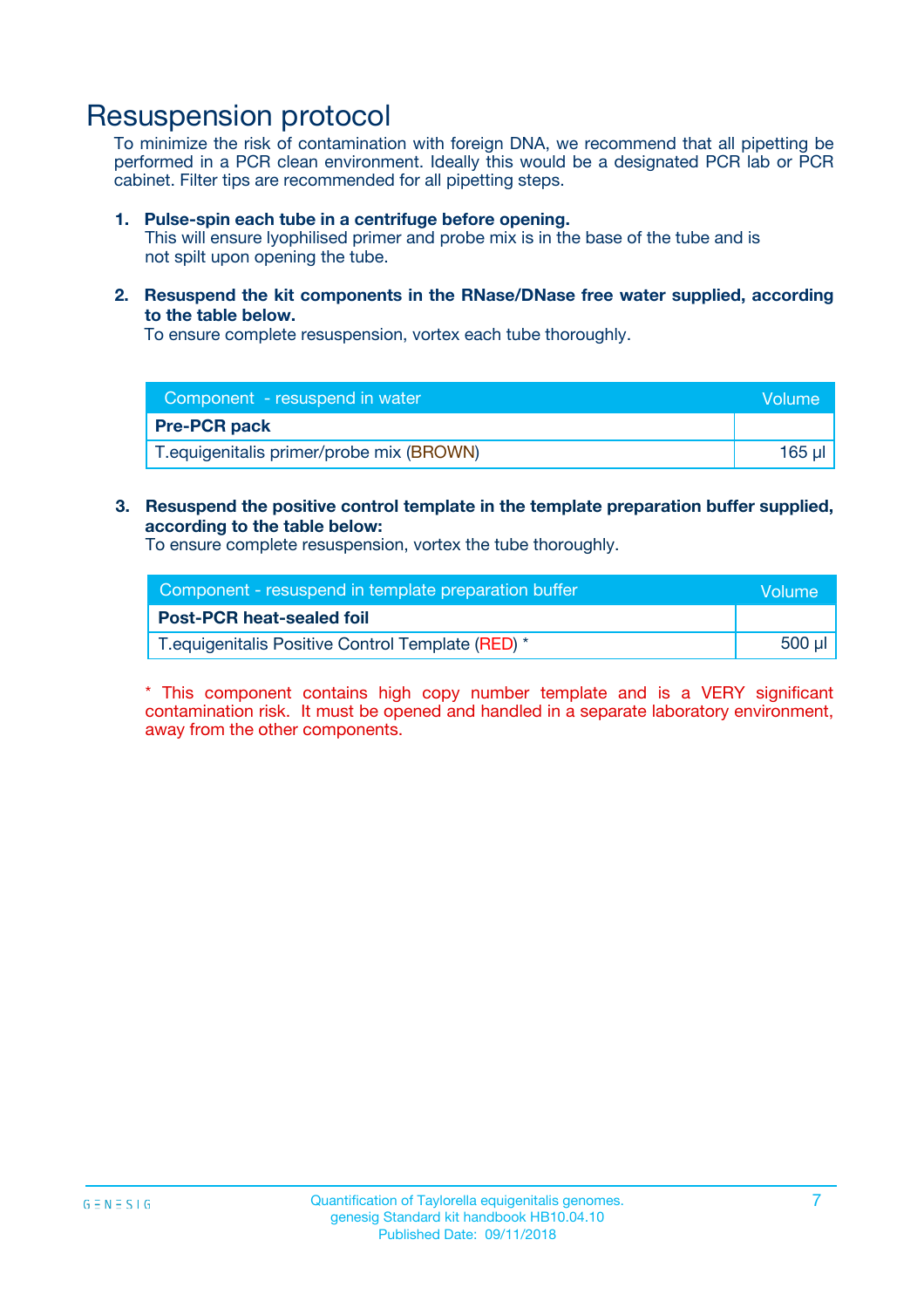## qPCR detection protocol

**1. For each DNA sample prepare a reaction mix according to the table below:** Include sufficient reactions for positive and negative controls.

| Component                                 | Volume   |
|-------------------------------------------|----------|
| oasig or PrecisionPLUS 2X qPCR Master Mix | 10 $\mu$ |
| T. equigenitalis primer/probe mix (BROWN) | 1 $\mu$  |
| <b>RNase/DNase free water (WHITE)</b>     | $4 \mu$  |
| <b>Final Volume</b>                       | $15$ µ   |

- **2. Pipette 15µl of this mix into each well according to your qPCR experimental plate set up.**
- **3. Prepare DNA templates for each of your samples.**
- **4. Pipette 5µl of DNA template into each well, according to your experimental plate set up.**

For negative control wells use 5µl of RNase/DNase free water. The final volume in each well is 20µl.

**5. If a standard curve is included for quantitative analysis, prepare a reaction mix according to the table below:**

| Component                                 | Volume          |
|-------------------------------------------|-----------------|
| oasig or PrecisionPLUS 2X qPCR Master Mix | 10 µl           |
| T. equigenitalis primer/probe mix (BROWN) | 1 µI            |
| <b>RNase/DNase free water (WHITE)</b>     | $4 \mu$         |
| <b>Final Volume</b>                       | 15 <sub>µ</sub> |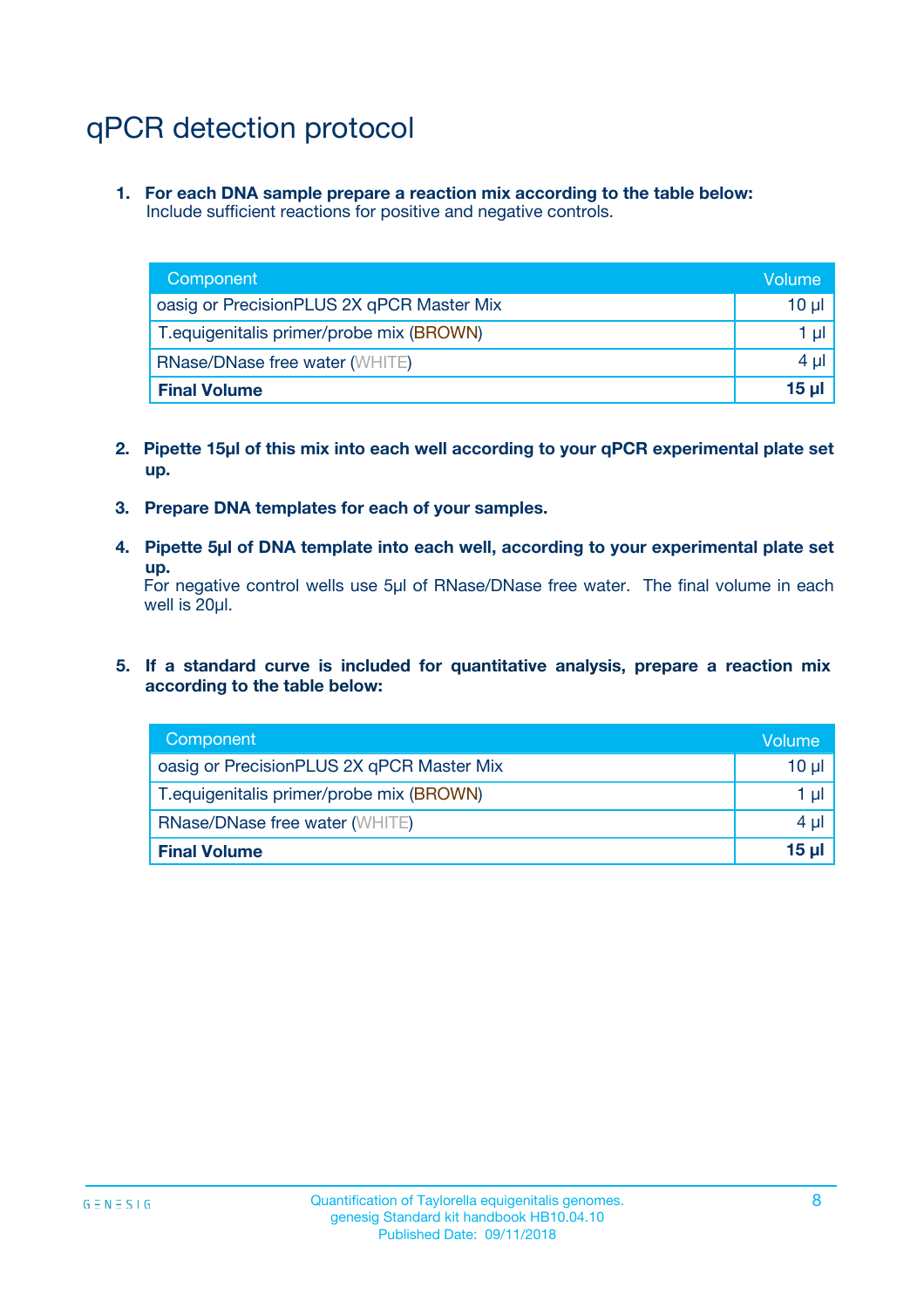### **6. Preparation of a standard curve dilution series.**

- 1) Pipette 90µl of template preparation buffer into 5 tubes and label 2-6
- 2) Pipette 10µl of Positive Control Template (RED) into tube 2
- 3) Vortex thoroughly
- 4) Change pipette tip and pipette 10µl from tube 2 into tube 3
- 5) Vortex thoroughly

Repeat steps 4 and 5 to complete the dilution series

| <b>Standard Curve</b>         | <b>Copy Number</b>     |
|-------------------------------|------------------------|
| Tube 1 Positive control (RED) | $2 \times 10^5$ per µl |
| Tube 2                        | $2 \times 10^4$ per µl |
| Tube 3                        | $2 \times 10^3$ per µl |
| Tube 4                        | $2 \times 10^2$ per µl |
| Tube 5                        | 20 per µl              |
| Tube 6                        | 2 per ul               |

7. Pipette 5µl of standard template into each well for the standard curve according to your experimental plate set up.

The final volume in each well is 20µl.

## qPCR amplification protocol

Amplification conditions using oasig or PrecisionPLUS2X qPCR Master Mix.

| <b>Step</b> |                   | <b>Time</b>     | Temp    |
|-------------|-------------------|-----------------|---------|
|             | Enzyme activation | 2 min           | 95 °C   |
| Cycling x50 | Denaturation      | 10 <sub>s</sub> | 95 $°C$ |
|             | DATA COLLECTION * | 60 s            | 60 °C   |

\* Fluorogenic data should be collected during this step through the FAM channel